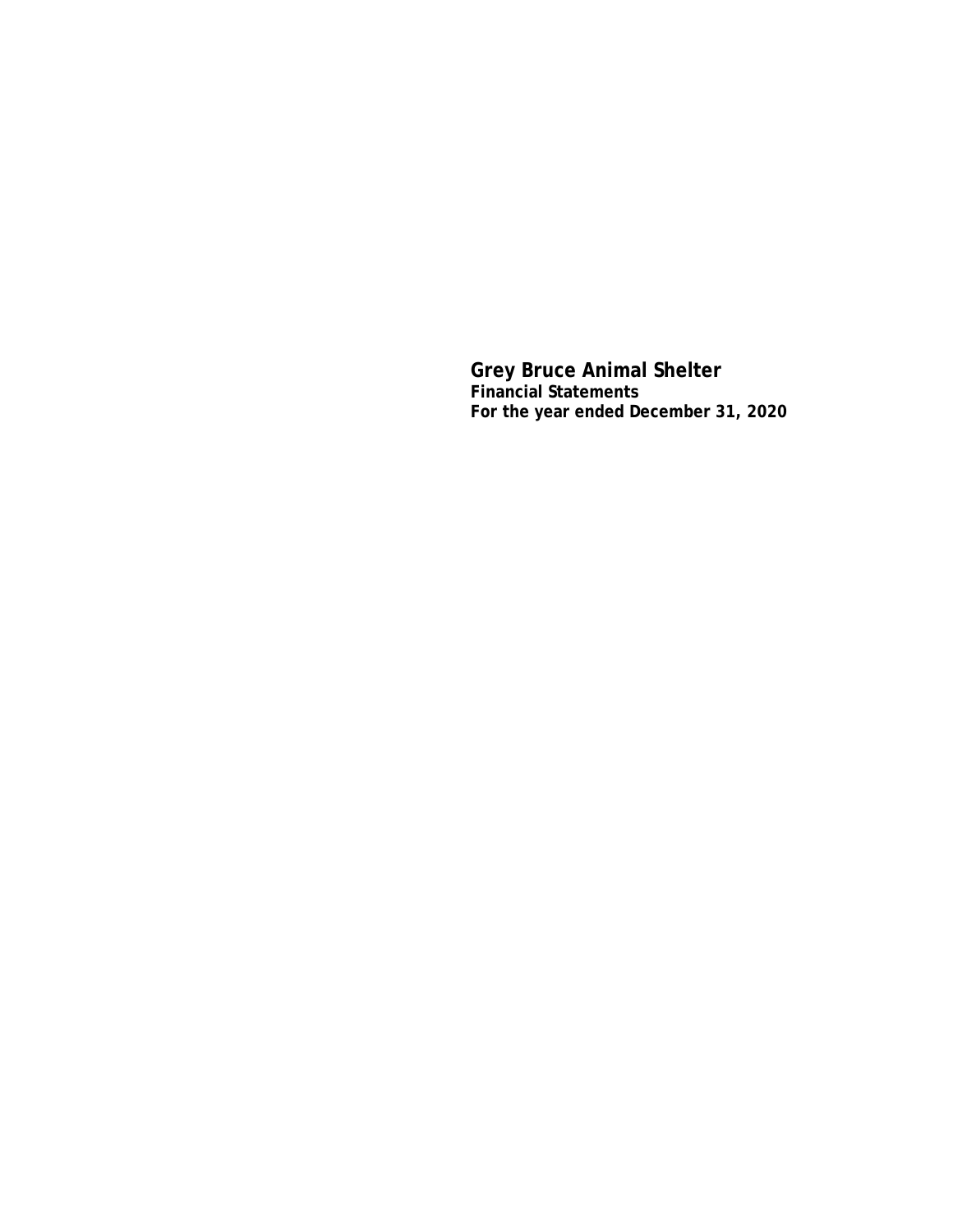## **Grey Bruce Animal Shelter Financial Statements For the year ended December 31, 2020**

|                                         | Contents       |
|-----------------------------------------|----------------|
| <b>Independent Auditor's Report</b>     | $2 - 3$        |
| <b>Financial Statements</b>             |                |
| Statement of Financial Position         | 4              |
| Statement of Operating Fund             | 5              |
| Statement of Internally Restricted Fund | 5              |
| <b>Statement of Operations</b>          | 6              |
| <b>Statement of Cash Flows</b>          | $\overline{7}$ |
| Notes to the Financial Statements       | $8 - 11$       |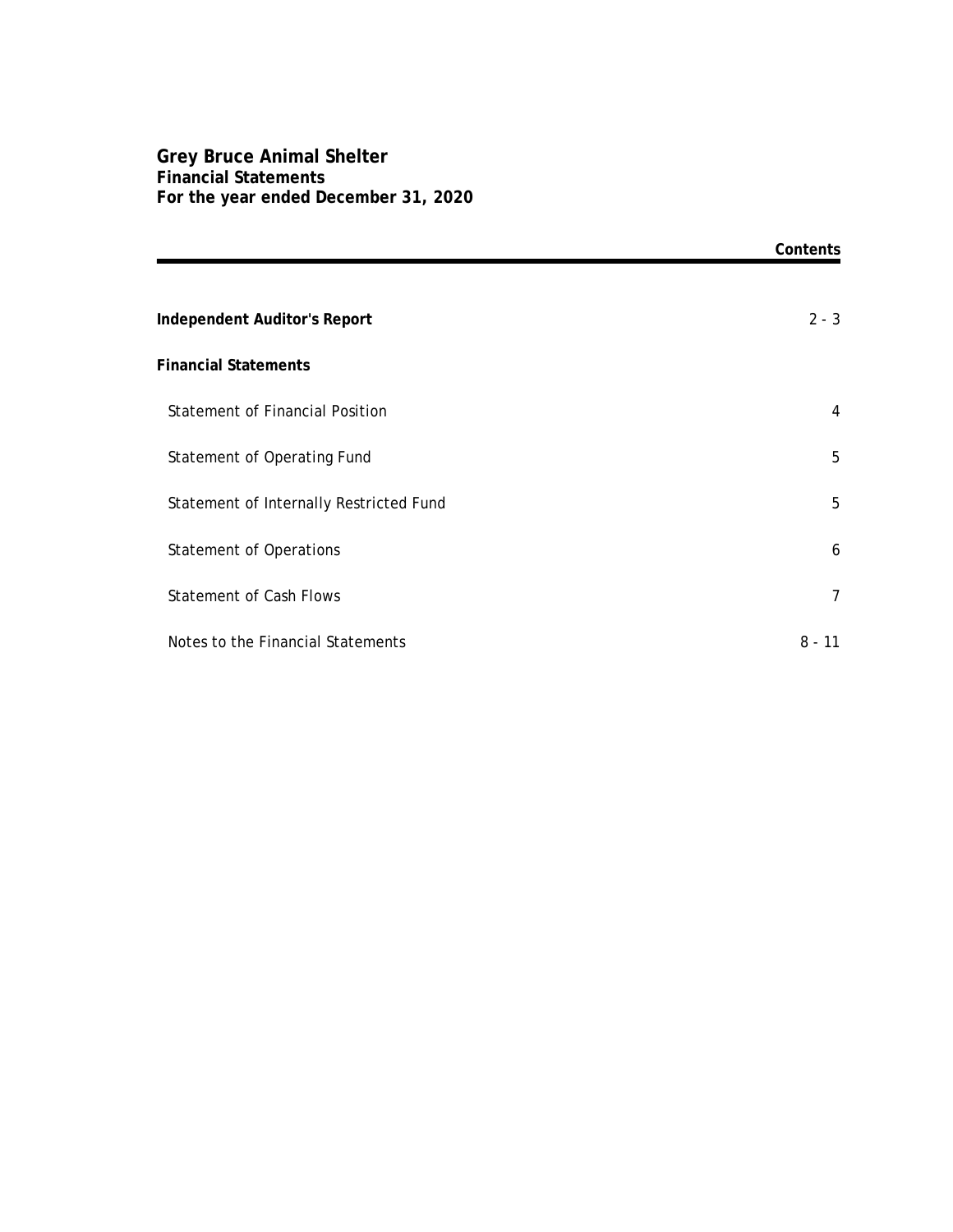

Tel: 519 376 6110 Fax: 519 376 4741 **www.bdo.ca** 

BDO Canada LLP 1717 2<sup>nd</sup> Avenue E, Third Floor PO Box 397 Owen Sound ON N4K 5P7 Canada

## **Independent Auditor's Report**

## **To the Board of Directors of Grey Bruce Animal Shelter**

#### **Qualified Opinion**

We have audited the financial statements of Grey Bruce Animal Shelter, which comprise the statement of financial position as at December 31, 2020, and the statements of operations, operating fund, internally restricted fund, and cash flows for the year then ended, and notes to the financial statements, including a summary of significant accounting policies.

In our opinion, except for the possible effects of the matter described in the *Basis for Qualified Opinion* section of our report, the accompanying financial statements present fairly, in all material respects, the financial position of the Grey Bruce Animal Shelter as at December 31, 2020, and its statement of operations and statement of cash flows for the year then ended in accordance with Canadian accounting standards for not-for-profit organizations.

#### **Basis for Qualified Opinion**

In common with many not-for-profit organizations, the Grey Bruce Animal Shelter derives revenue from donations and fundraising activities the completeness of which is not susceptible to satisfactory audit verification. Accordingly, verification of these revenues was limited to the amounts recorded in the records of the Grey Bruce Animal Shelter. Therefore, we were not able to determine whether any adjustments might be necessary to donation or fundraising revenue, excess of revenues over expenses, and cash flows from operations for the years ended December 31, 2020, current assets as at December 31 2020 and 2019, and net assets as at January 1 and December 31 for both the 2020 and 2019 years.

We conducted our audit in accordance with Canadian generally accepted auditing standards. Our responsibilities under those standards are further described in the *Auditor's Responsibilities for the Audit of the Financial Statements* section of our report. We are independent of the Grey Bruce Animal Shelter in accordance with the ethical requirements that are relevant to our audit of the financial statements in Canada, and we have fulfilled our other ethical responsibilities in accordance with these requirements. We believe that the audit evidence we have obtained is sufficient and appropriate to provide a basis for our qualified audit opinion.

#### **Responsibilities of Management and Those Charged with Governance for the Financial Statements**

Management is responsible for the preparation and fair presentation of these financial statements in accordance with Canadian accounting standards for not-for-profit organizations, and for such internal control as management determines is necessary to enable the preparation of financial statements that are free from material misstatement, whether due to fraud or error.

In preparing the financial statements, management is responsible for assessing the organization's ability to continue as a going concern, disclosing, as applicable, matters related to going concern and using the going concern basis of accounting unless management either intends to liquidate the organization or to cease operations, or has no realistic alternative but to do so.

Those charged with governance are responsible for overseeing the organization's financial reporting process.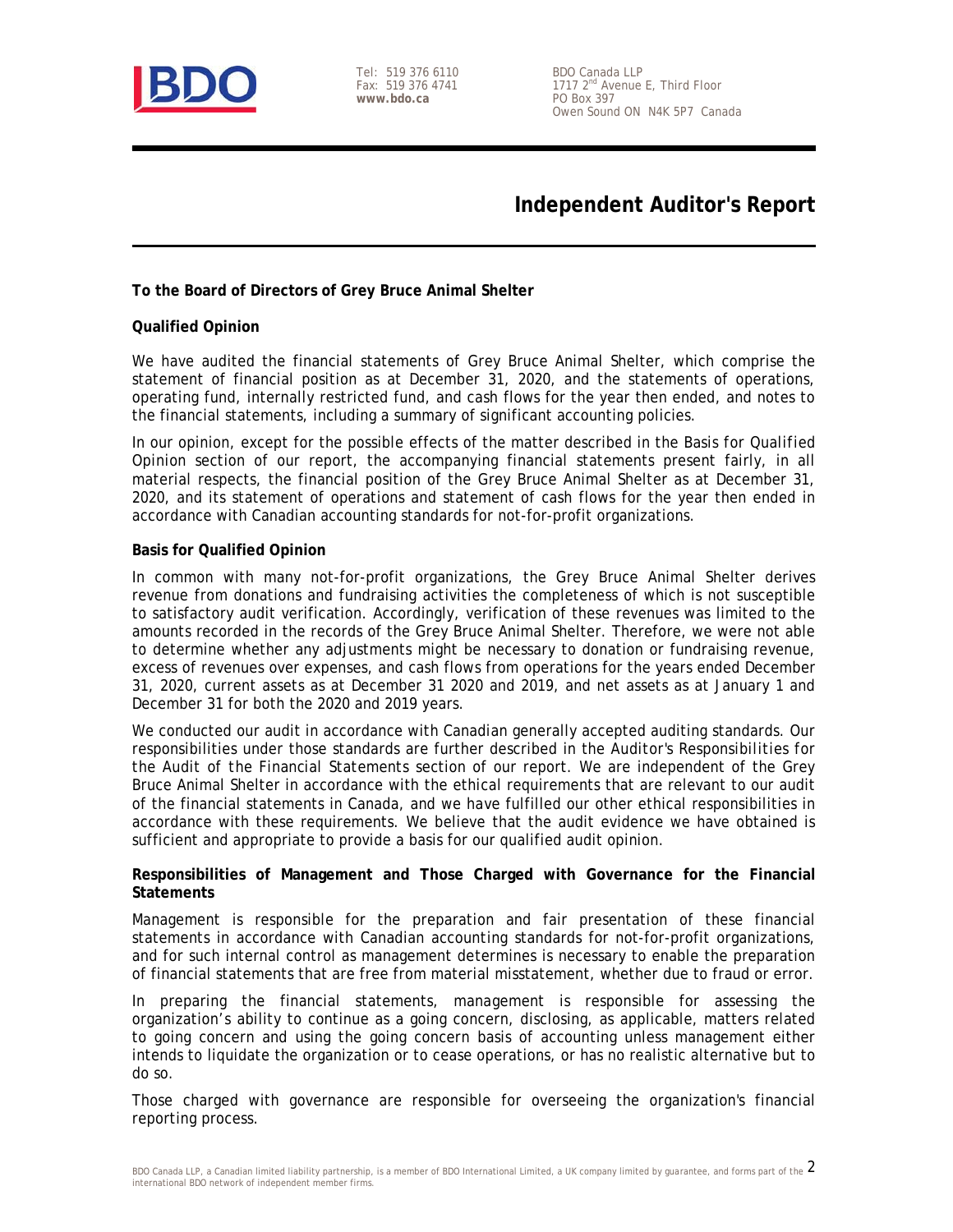

#### **Auditor's Responsibilities for the Audit of the Financial Statements**

Our objectives are to obtain reasonable assurance about whether the financial statements as a whole are free from material misstatement, whether due to fraud or error, and to issue an auditor's report that includes our opinion. Reasonable assurance is a high level of assurance, but is not a guarantee that an audit conducted in accordance with Canadian generally accepted auditing standards will always detect a material misstatement when it exists. Misstatements can arise from fraud or error and are considered material if, individually or in the aggregate, they could reasonably be expected to influence the economic decisions of users taken on the basis of these financial statements.

As part of an audit in accordance with Canadian generally accepted auditing standards, we exercise professional judgment and maintain professional skepticism throughout the audit. We also:

- Identify and assess the risks of material misstatement of the financial statements, whether due to fraud or error, design and perform audit procedures responsive to those risks, and obtain audit evidence that is sufficient and appropriate to provide a basis for our opinion. The risk of not detecting a material misstatement resulting from fraud is higher than for one resulting from error, as fraud may involve collusion, forgery, intentional omissions, misrepresentations, or the override of internal control.
- Obtain an understanding of internal control relevant to the audit in order to design audit procedures that are appropriate in the circumstances, but not for the purpose of expressing an opinion on the effectiveness of the organization's internal control.
- Evaluate the appropriateness of accounting policies used and the reasonableness of accounting estimates and related disclosures made by management.
- Conclude on the appropriateness of management's use of the going concern basis of accounting and, based on the audit evidence obtained, whether a material uncertainty exists related to events or conditions that may cast significant doubt on the organization's ability to continue as a going concern. If we conclude that a material uncertainty exists, we are required to draw attention in our auditor's report to the related disclosures in the financial statements or, if such disclosures are inadequate, to modify our opinion. Our conclusions are based on the audit evidence obtained up to the date of our auditor's report. However, future events or conditions may cause the organization to cease to continue as a going concern.
- Evaluate the overall presentation, structure and content of the financial statements, including the disclosures, and whether the financial statements represent the underlying transactions and events in a manner that achieves fair presentation.

We communicate with those charged with governance regarding, among other matters, the planned scope and timing of the audit and significant audit findings, including any significant deficiencies in internal control that we identify during our audit.

BDG Canada LLP

Chartered Professional Accountants, Licensed Public Accountants

Owen Sound, Ontario April 14, 2021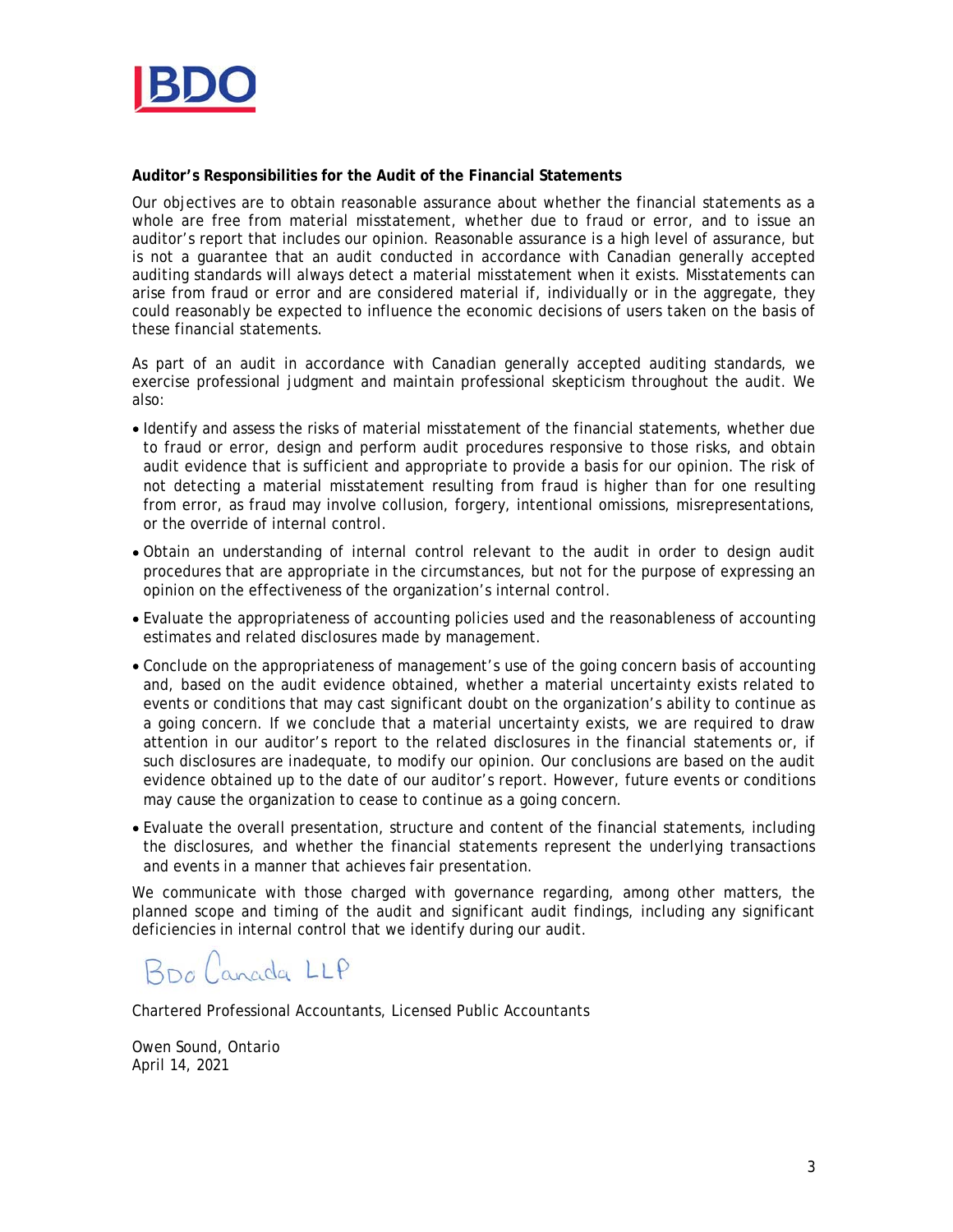# **Grey Bruce Animal Shelter**<br>Statement of Financial Position

| December 31                                                                         |     | 2020               | 2019             |
|-------------------------------------------------------------------------------------|-----|--------------------|------------------|
| <b>Assets</b>                                                                       |     |                    |                  |
| Current<br>Cash and bank<br>Temporary investments (Note 2)                          | \$  | 86,894<br>33,768   | \$<br>103,636    |
| Accounts receivable (Note 3)<br>Prepaids                                            |     | 24,058<br>450      | 6,632            |
|                                                                                     |     | 145,170            | 110,268          |
| <b>Restricted</b><br>Restricted cash<br>Temporary investments (Note 2)              |     | 27,487<br>138,177  | 32,003<br>50,000 |
| <b>Accrued interest</b><br>Deferred revenue                                         |     | 452<br>(2,000)     | (2,000)          |
|                                                                                     |     | 164,116            | 80,003           |
|                                                                                     | \$  | 309,286 \$         | 190,271          |
| <b>Liabilities and Fund Balances</b>                                                |     |                    |                  |
| <b>Current</b><br>Accounts payable and accrued liabilities (Note 4)                 | \$  | $18,781$ \$        | 16,597           |
| <b>Net assets</b><br>Operating fund (Page 5)<br>Internally restricted fund (Page 5) |     | 126,158<br>164,347 | 93,426<br>80,248 |
|                                                                                     |     | 290,505            | 173,674          |
|                                                                                     | \$. | $309,286$ \$       | 190,271          |
| Approved on behalf of the Board:<br>${\mathcal{L}}$ ,<br>- 12 - 11                  |     |                    |                  |

<u>Elaine B. Luirroi </u>Director

Director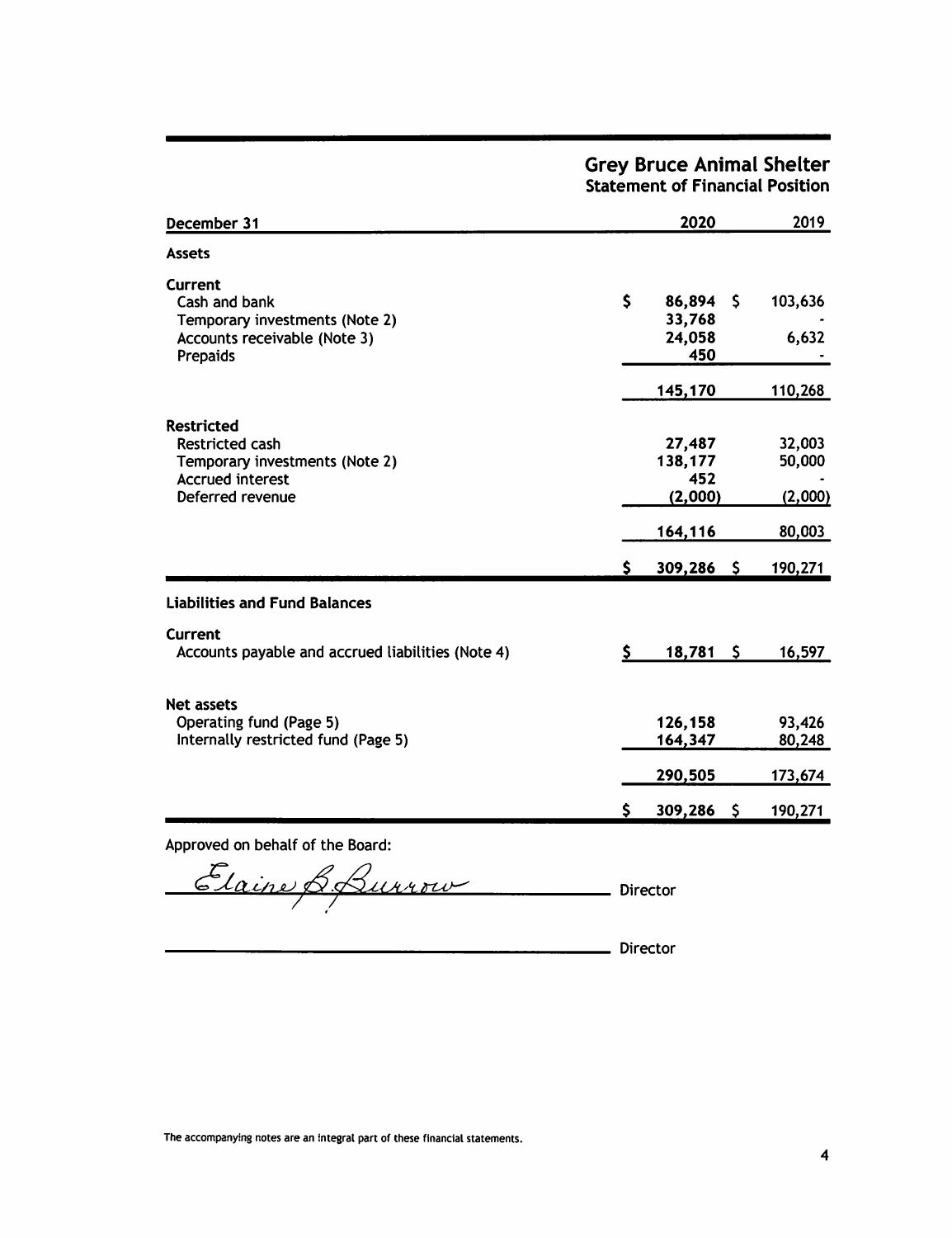## **Grey Bruce Animal Shelter Statement of Operating Fund**

| For the year ended December 31                                | 2020                 | 2019      |
|---------------------------------------------------------------|----------------------|-----------|
| Surplus, beginning of the year                                | \$<br>93,426<br>- \$ | 89,355    |
| <b>Excess of revenues over expenses</b> for the year (Page 6) | 116,831              | 20,691    |
|                                                               | 210,257              | 110,046   |
| Transfer from internally restricted fund                      | (84,099)             | (16, 620) |
| Surplus, end of the year                                      | \$<br>126,158        | 93,426    |

## **Grey Bruce Animal Shelter Statement of Internally Restricted Fund**

| For the year ended December 31                    |    | 2020        | 2019   |
|---------------------------------------------------|----|-------------|--------|
| Internally restricted fund, beginning of the year | S. | $80.248$ \$ | 63,628 |
| Transfer from operations                          |    | 84,099      | 16,620 |
| Internally restricted fund, end of the year       |    | 164,347     | 80,248 |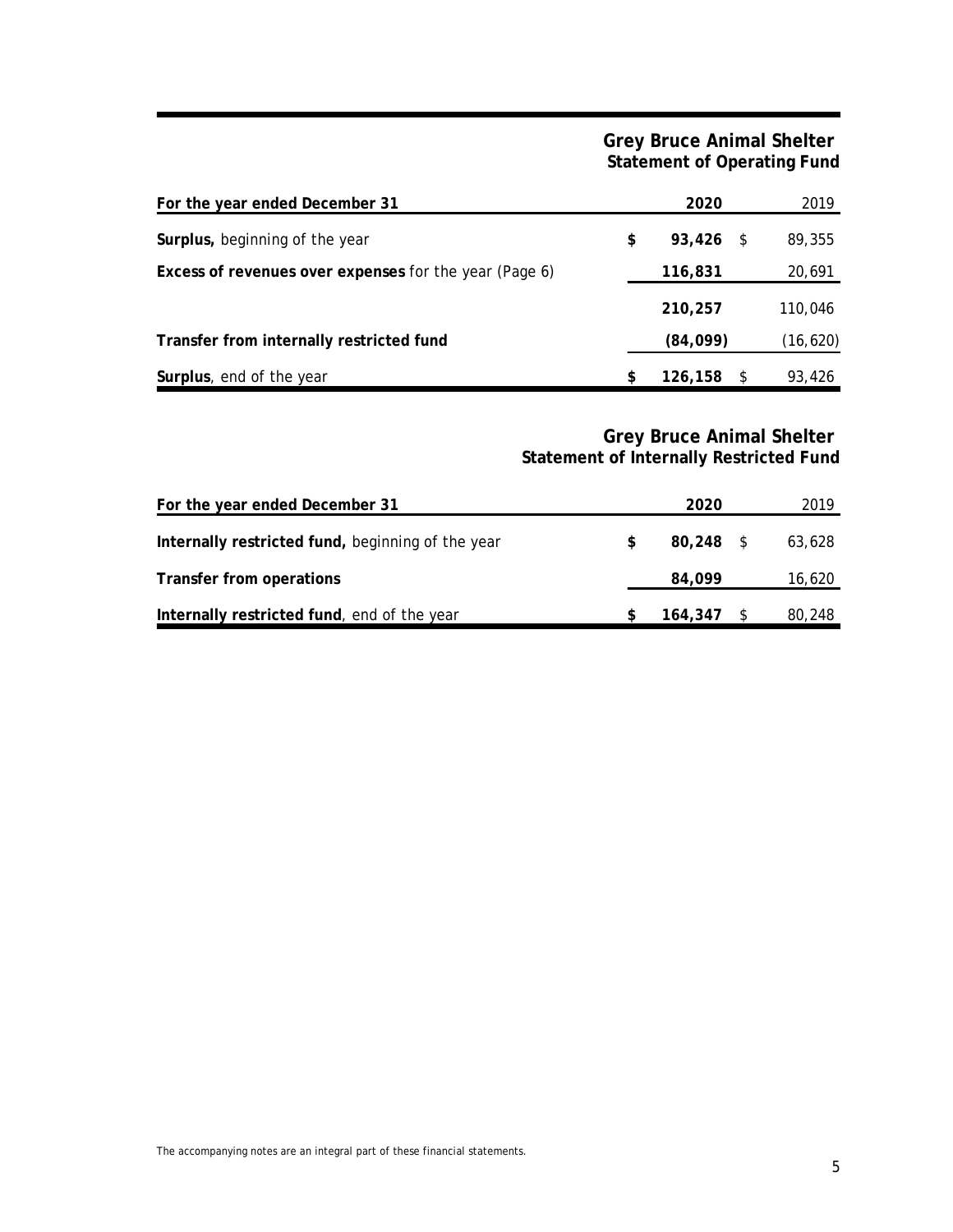| For the year ended December 31                                                                                                                                                                                                                                                                                                                                                      | 2020                                                                                                                                            | 2019                                                                                                                                            |
|-------------------------------------------------------------------------------------------------------------------------------------------------------------------------------------------------------------------------------------------------------------------------------------------------------------------------------------------------------------------------------------|-------------------------------------------------------------------------------------------------------------------------------------------------|-------------------------------------------------------------------------------------------------------------------------------------------------|
| Revenue<br>Adoption fees<br>Donation revenue<br>Fundraising<br>Grants<br>Membership fees<br>Miscellaneous revenue<br>Pet surrender fees<br>Sale of goods                                                                                                                                                                                                                            | \$<br>33,455<br>201,085<br>34,159<br>2,131<br>840<br>1,908<br>5,290<br>11,836                                                                   | \$<br>32,100<br>143,718<br>20,228<br>388<br>580<br>1,442<br>4,813                                                                               |
|                                                                                                                                                                                                                                                                                                                                                                                     | 290,704                                                                                                                                         | 203,269                                                                                                                                         |
| <b>Expenses</b><br>Advertising and promotion<br>Accounting and professional fees<br>Bank charges and interest<br>Capital expenses<br>Fundraising expenses<br>Insurance<br>Medical expenses<br>Miscellaneous<br>Office<br>Property taxes<br>Rent<br>Repairs and maintenance<br>Subscription fees<br>Salaries and benefits<br>Supplies<br>Utilities and telephone<br>Vehicle expenses | 709<br>7,336<br>2,380<br>16,965<br>8,743<br>2,796<br>42,171<br>3,275<br>1,994<br>4,537<br>2,700<br>15,988<br>56,277<br>6,972<br>17,337<br>2,264 | 572<br>7,335<br>1,245<br>26,817<br>5,394<br>2,850<br>42,773<br>4,961<br>3,292<br>4,496<br>12,451<br>1,540<br>45,645<br>3,654<br>16,353<br>1,825 |
| Website costs                                                                                                                                                                                                                                                                                                                                                                       | 530                                                                                                                                             | 1,375                                                                                                                                           |
| Other income<br>Government subsidy revenue                                                                                                                                                                                                                                                                                                                                          | 192,974<br>97,730<br>19,101                                                                                                                     | 182,578<br>20,691                                                                                                                               |
| Excess of revenue over expenses                                                                                                                                                                                                                                                                                                                                                     | \$<br>116,831                                                                                                                                   | \$<br>20,691                                                                                                                                    |

## **Grey Bruce Animal Shelter Statement of Operations**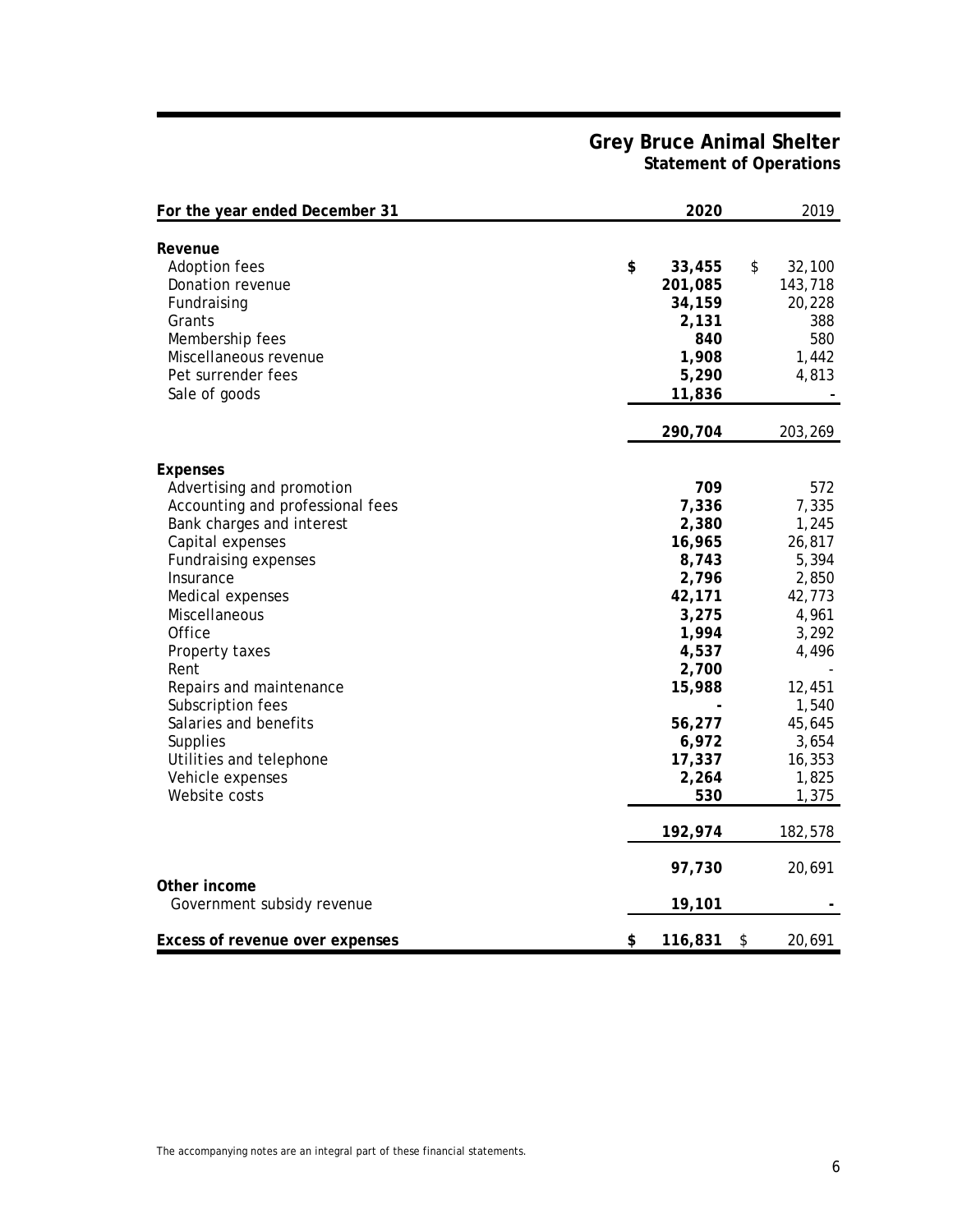## **Grey Bruce Animal Shelter Statement of Cash Flows**

| For the year ended December 31                                                                              | 2020                        | 2019                     |
|-------------------------------------------------------------------------------------------------------------|-----------------------------|--------------------------|
| Cash provided by (used in)                                                                                  |                             |                          |
| Operating activities<br>Excess of revenues over expenses (Page 6)                                           | \$<br>116,831               | \$<br>20,691             |
| Changes in non-cash working capital balances<br>Accounts receivable<br>Prepaid expenses<br>Accounts payable | (17, 878)<br>(450)<br>2,184 | (3, 354)<br>304<br>2,105 |
|                                                                                                             | 100,687                     | 19,746                   |
| Investing activities<br>Increase in temporary investments                                                   | (121, 945)                  | (50,000)                 |
| Decrease in cash during the year                                                                            | (21, 258)                   | (30, 254)                |
| Cash, beginning of the year                                                                                 | 135,639                     | 165,893                  |
| Cash, end of the year                                                                                       | \$<br>114,381               | \$<br>135,639            |
| Represented by                                                                                              |                             |                          |
| Cash and bank<br>Restricted cash                                                                            | \$<br>86,894<br>27,487      | \$<br>103,636<br>32,003  |
|                                                                                                             | \$<br>114,381               | \$<br>135,639            |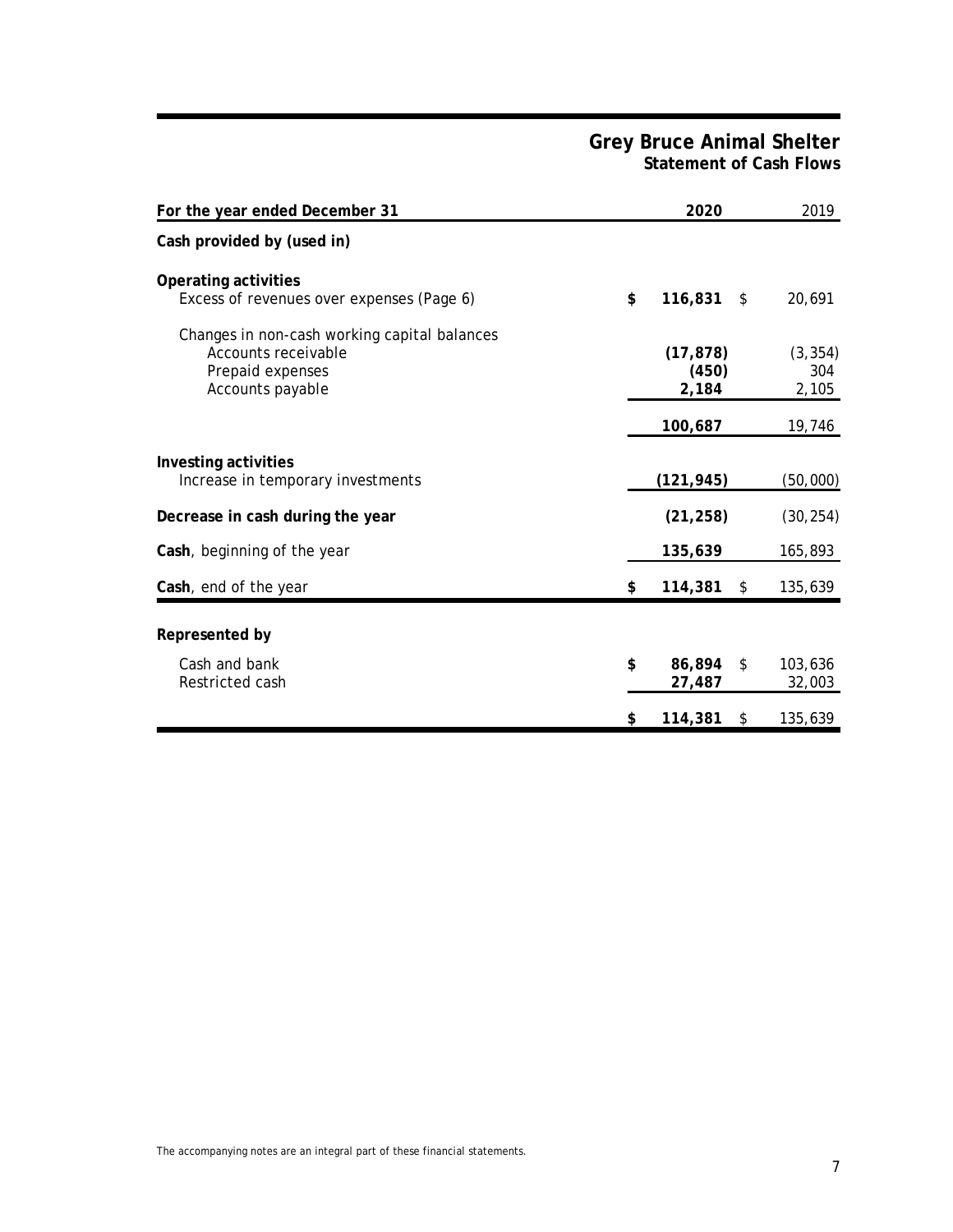## **Grey Bruce Animal Shelter Notes to Financial Statements**

**December 31, 2020**

## **1. Summary of Significant Accounting Policies**

**Management Responsibility** The Board of Grey Bruce Animal Shelter is responsible for the integrity, objectivity and accuracy of the financial information presented in these financial statements. The Board reviews and approves the financial statements. **Nature of Business** The organization is incorporated under the laws of Ontario. Grey Bruce Animal Shelter is a charity dedicated to the provision of animal shelter services to meet the needs of homeless animals. Grey Bruce Animal Shelter is a registered charity under paragraph 149(1)(f) of the Income Tax Act and is exempt from tax by virtue of that section. **Basis of Accounting** These statements are prepared in accordance with Canadian accounting standards for not-for-profit organizations, using the accrual basis of accounting. The accrual basis recognizes revenues as they become available and measurable; expenditures are recognized as they are incurred and measurable as a result of receipts of goods or services and the creation of a legal obligation to pay. **Fund Accounting** The organization follows the deferral method of accounting for restricted contributions and uses two funds to record its transactions. (i) Operating Fund The operating fund includes and records general operations and unrestricted contributions. (ii) Internally Restricted Fund The internally restricted fund has been established by the Board of directors to accumulate amounts for major repairs, renovations and specific board initiatives. **Capital Assets** Capital asset additions are not recorded in the statement of financial position. Expenditures for capital assets in the year are recorded as expenses and disclosed in the statement of

operations.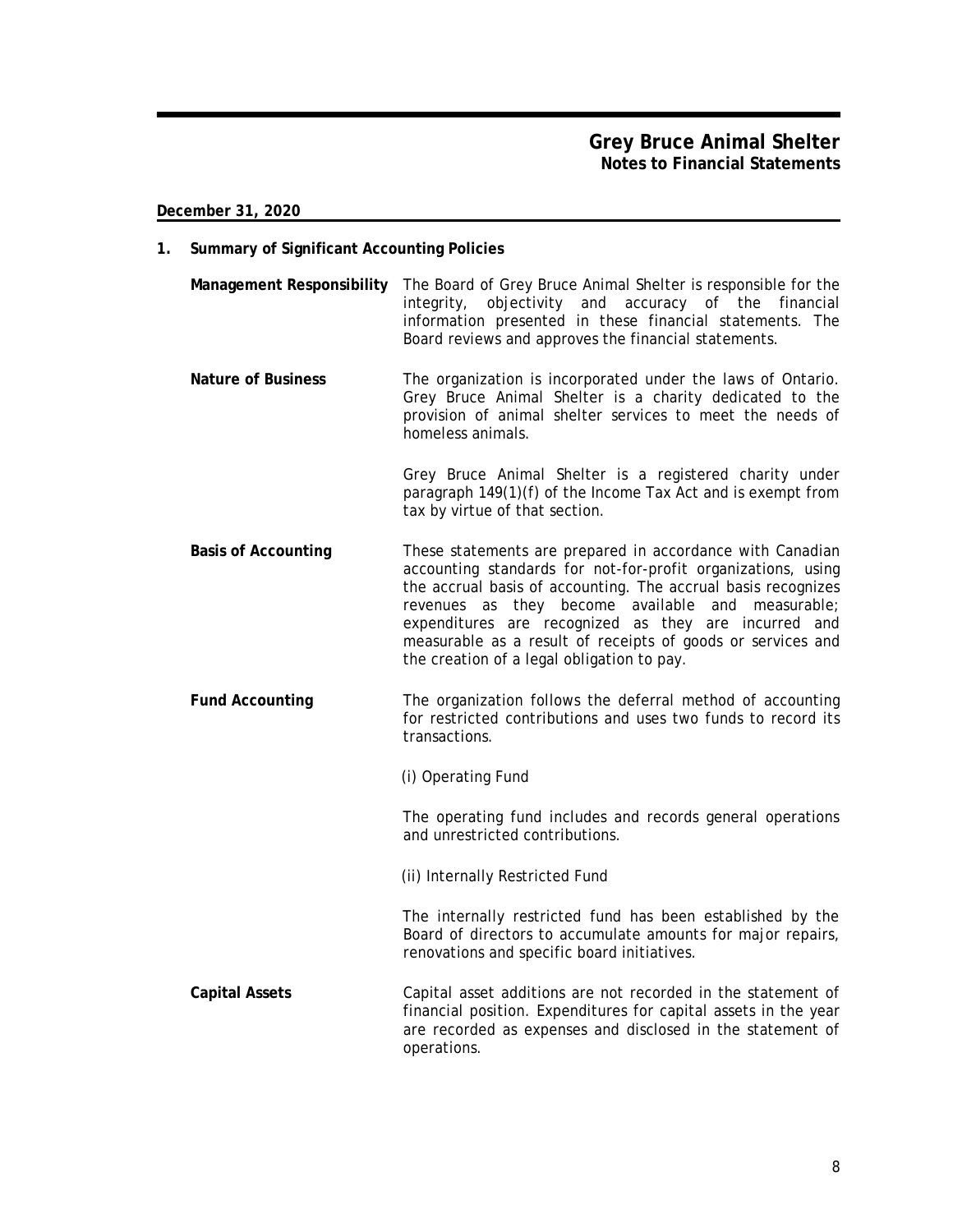## **Grey Bruce Animal Shelter Notes to Financial Statements**

**December 31, 2020**

#### **1. Summary of Significant Accounting Policies -** (continued)

- **Revenue Recognition** Restricted contributions are recognized as revenue of the appropriate fund in the year in which the related expenses are incurred. Revenue from adoptions and pet surrenders is recognized when the animals are adopted or surrendered and payment is made. Donation, fundraising and membership revenues are recognized once amounts are received or event which took place to raise funds has been completed and amounts to be received are known. Miscellaneous revenue is recognized when the amounts can be reasonably estimated and collection is reasonably assured.
- **Contributed Services** Volunteers contribute a significant number of hours on education, support, awareness, governance and fundraising activities. Because of the difficulty of determining their fair market value, contributed services are not recognized on the financial statements.
- **Donated Supplies** A significant amount of materials and supplies are contributed by donors during the year. These donations are not included in these statements. Grey Bruce Animal Shelter does not provide charitable receipts for donated materials and supplies.
- **Financial Instruments** Financial instruments are recorded at fair value when acquired or issued. In subsequent periods, financial instruments are reported at cost or amortized cost less impairment, if applicable. Financial assets are tested for impairment when changes in circumstances indicate the asset could be impaired. Transaction costs are charged to the financial instrument for those measured at amortized cost.

Financial instruments quoted in an active market are accounted for at fair value. Changes in fair value are recorded through the statement of operations.

**Use of Estimates** The preparation of financial statements in accordance with Canadian accounting standards for not-for-profit organizations requires management to make estimates and assumptions that affect the reported amounts of assets and liabilities at the date of the financial statements, and the reported amounts of revenue and expenses during the period. Actual results will differ from management's best estimates as additional information becomes available in the future. Key estimates include accounts payable and accrued liabilities.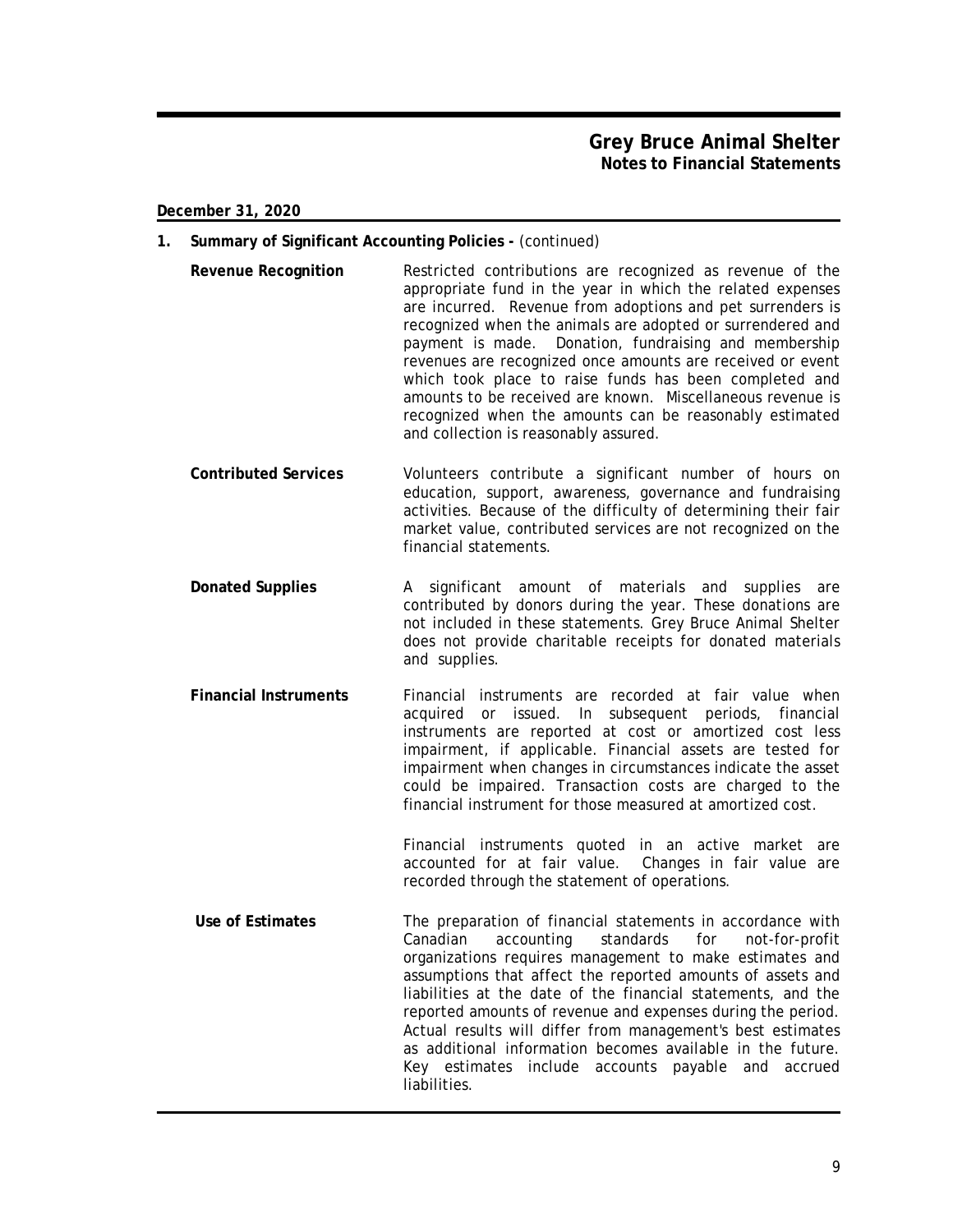| December 31, 2020 |
|-------------------|
|-------------------|

## **2. Temporary Investments**

| Temporary investments held by the organization are as follows: | 2020                    |            | 2019   |
|----------------------------------------------------------------|-------------------------|------------|--------|
| Guaranteed investment certificate, 1.2%<br>due November 2023   | \$<br>30,000            | \$         |        |
| Guaranteed investment certificate, 1.2%<br>due November 2023   | 30,000                  |            |        |
| Guaranteed investment certificate, 1.2%<br>due November 2023   | 32,500                  |            |        |
| Guaranteed investment certificate, 1.15%<br>due November 2023  | 32,500                  |            |        |
| Guaranteed investment certificate, 1.15%<br>due November 2022  | 1,268                   |            |        |
| Guaranteed investment certificate, 0.7%,<br>due November 2021  | 20,000                  |            |        |
| Guaranteed investment certificate, 2.7%,<br>due February 2021  | 25,677                  |            |        |
| Guaranteed investment certificate, 2.5%,<br>due August 2020    |                         |            | 25,000 |
| Guaranteed investment certificate, 2.7%<br>due August 2020     |                         |            | 25,000 |
|                                                                | \$<br>171,945           | \$         | 50,000 |
| Represented by:                                                |                         |            |        |
| Unrestricted<br>Restricted                                     | \$<br>33,768<br>138,177 | \$         | 50,000 |
|                                                                | \$<br>171,945           | $\sqrt{2}$ | 50,000 |
|                                                                |                         |            |        |

## **3. Accounts Receivable**

There was no impairment allowance in relation to accounts receivable at December 31, 2020 (2019 - \$0).